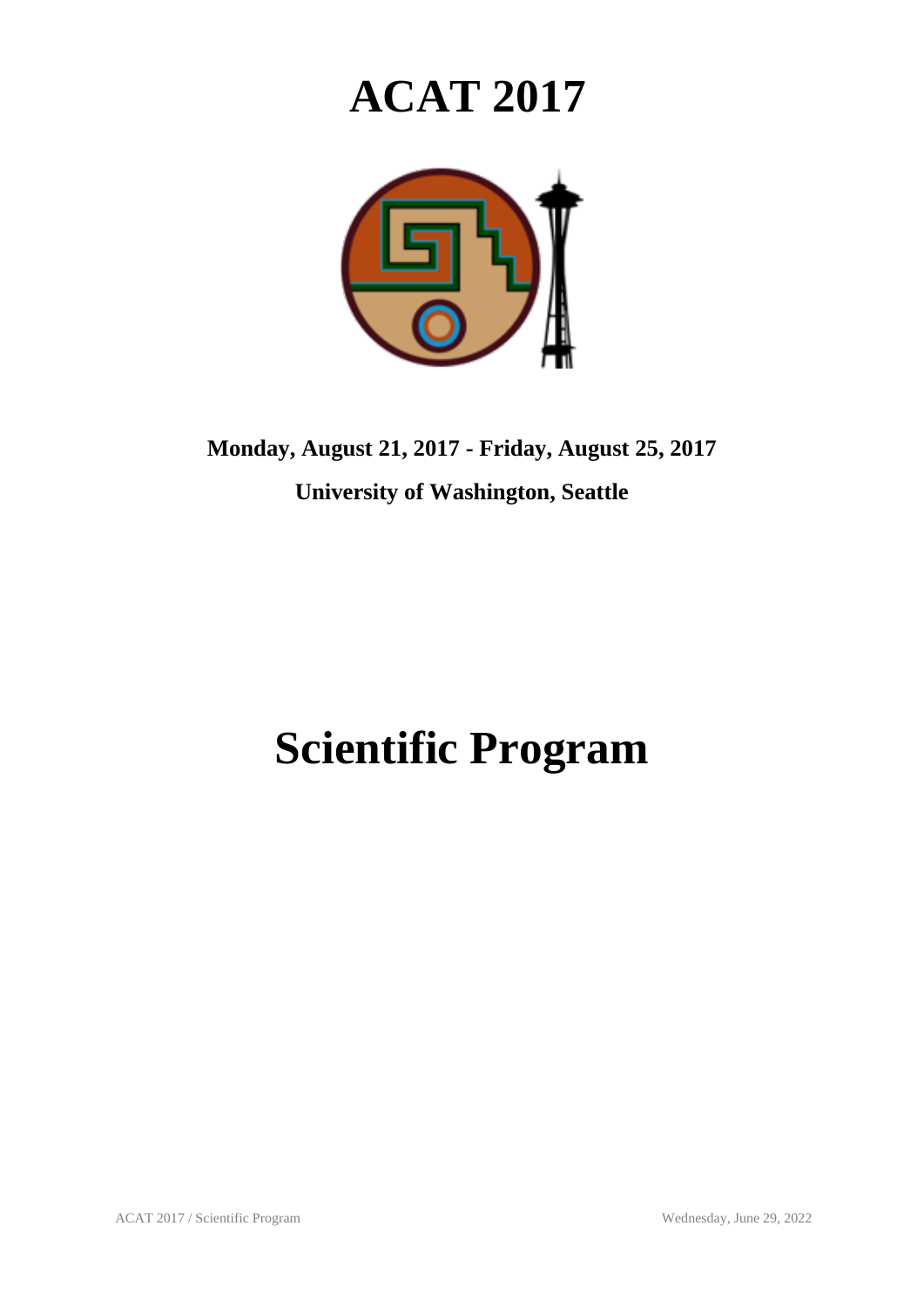### **Track 1: Computing Technology for Physics Research**

This track includes topics that impact how we do physics analysis and research that are related to the enabling technology. Here is a fairly detailed list of possibilities (which isn't, of course, complete!).

Languages, Software quality, IDE and User Interfaces Languages (new C++ standard, Java, ...), language interoperability, code portability Software quality assurance; code reflection; documentation, performance and debugging tools Computer system Benchmarking, beyond Linpack IDE and frameworks User Interfaces, Common Libraries. Distributed and Parallel Computing Multilevel parallelism Distributed computing GRID and Cloud computing Architectures New architectures Massive Multicore High Performance Computing Accelerator-based computing (GPGPU's, FPGA's) High and low precision floating-point (quad/octuple precision and short float for CUDA) Virtualization Containerization (shifter, remote scripting) Hardware abstraction Clouds Networking New TCP control and routing mechanism Alternative to ethernet Online computing Advanced Monitoring, Diagnostics and Control Scalable distributed data collectors High Level Triggering (HLT) Stream event processing & High Throughput Computing (HTC)

#### **Track 2: Data Analysis - Algorithms and Tools**

There are as many different algorithms and methods as their are physicists. Obviously, we can't list them all here, but here are some broad outlines of techniques that fit into this category. Of course, new and novel categories are part of what this conference is looking for. Machine Learning Neural Networks and Other Pattern Recognition Techniques Evolutionary and Genetic Algorithms Package Benchmarking Automation of Science: Data to formula Advanced Data Analysis Environments Statistical Methods, Multivariate analysis Data mining Simulation, Reconstruction and Visualization Techniques New algorithms for finding tracks, or other objects. Detector and Accelerator Simulations, MC and fast MC